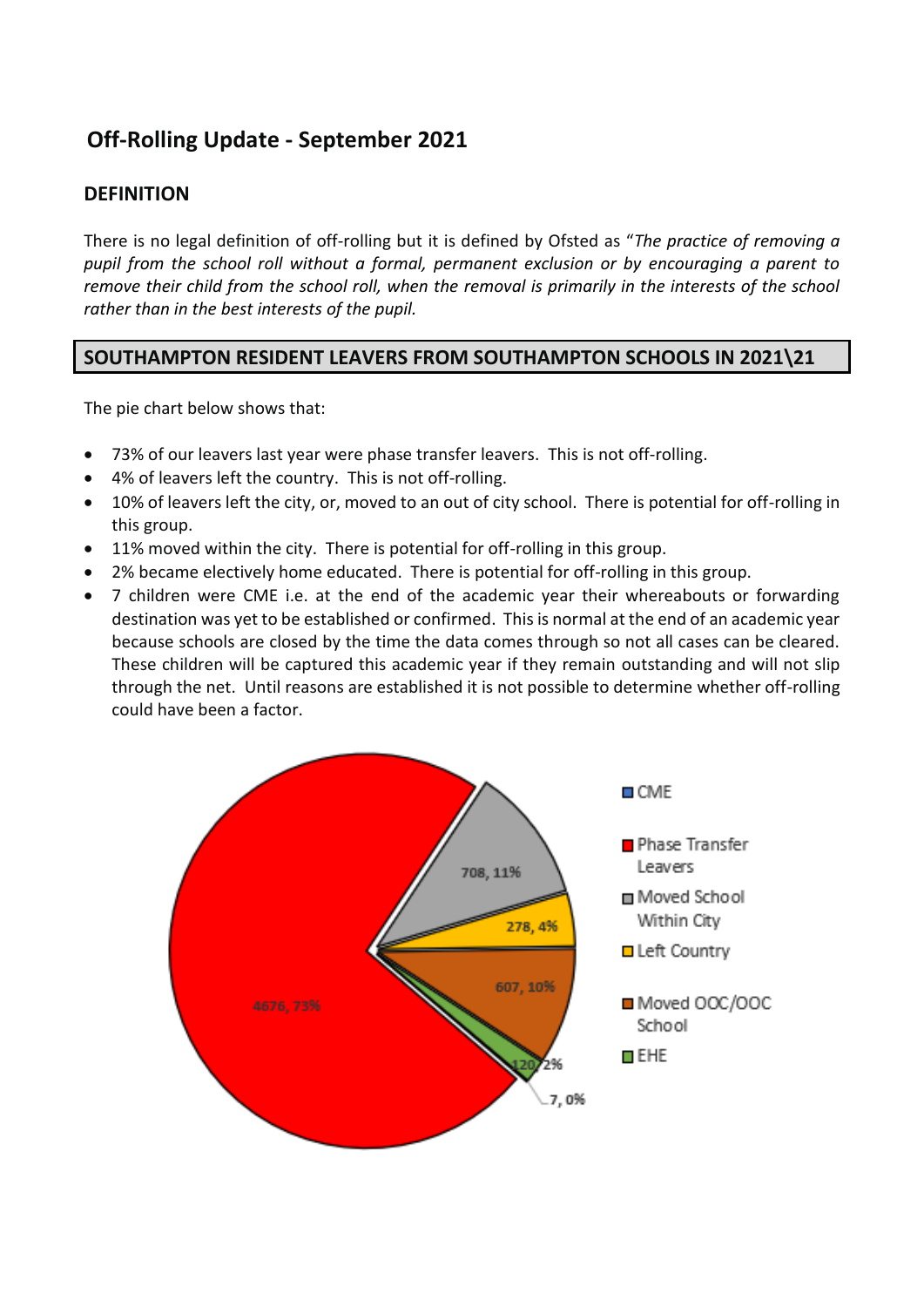## **OBSTACLES TO ACCURATELY MEASURE OFF-ROLLING**

- It takes place through legitimate channels e.g. pupils may be excluded lawfully, parents have the right to home educate their child if they wish to do so and parents have the right to change their child's school.
- Many of those believed to be affected (YouGov 2019 survey on behalf of Ofsted *Exploring the issue of off-rolling*) are reported to be vulnerable, sometimes causing them to be reluctant to complain, fearful of the school, or simply unaware that the actions are unlawful.
- There are a wide range of circumstances that may lead to a child leaving one setting and moving to another e.g. a house move, new school is more suitable or has a better Ofsted rating, or a place becomes available at a parental preference school.

Off-rolling can occur as a result of a series of conversations that schools have with parents, resulting in:

- The suggestion that an alternative school may be more suited to their child's particular needs, particularly in the case of SEND or vulnerable children.
- A worst case scenario being painted of their child's future if they remain at the school.
- The suggestion that an application to another school is the only way to avoid a permanent exclusion on their child's records.
- The suggestion that the best thing for their child is a fresh start.
- The suggestion that the only other option open to parents is to home educate.

If parents follow any of the above advice and exercise their right to change their child's schools, removal from roll is lawful and it is impossible for the LA to know when applications have been submitted under duress.

**Please note that none of the subsequent analysis, covering 2020/21, can precisely identify off rolling**, but it will enhance our local understanding and may be able to give possible indicators of areas of concern.

#### **PRO-ACTIVE STRATEGIES IN PLACE**

- Reported or suspected cases or off-rolling are challenged directly with Headteachers.
- The Schools Monitoring Group takes a 360° view of all schools in the city and categorises them against the level of concern, LA support/oversight needed. Pupil turbulence forms part of this process.
- The CME Officer gatekeeps removal from roll to ensure that every removal from roll is compliant with relevant legislation.
- We raise concerns with schools who have a high number of EHE (Electively Home Education) leavers.
- School Improvement Officers request during annual visits information for pupils having left the school to be home educated and general turbulence data.
- Off-rolling is covered at DSL training for schools.
- Our EHE literature and EHE page on the council website reinforces that a school cannot request or advise parents to de-register their child to electively home educated.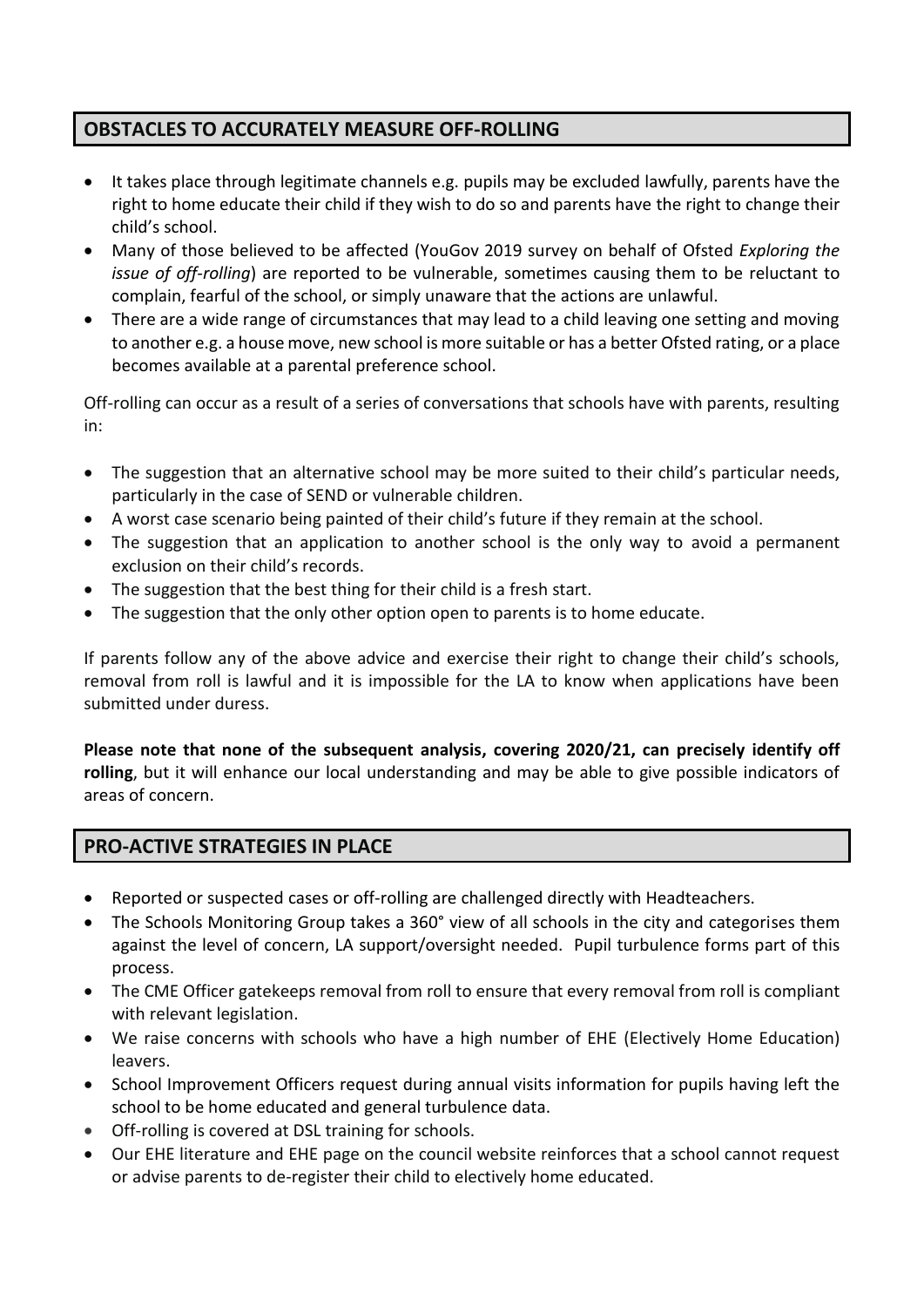- The SCC Practitioner Guidance Document– Educational Neglect (May 2021) includes a specific focus on off-rolling.
- Our local EHE process holds schools to account for engaging with parents at the first mention of EHE and requires them to offer a discussion to parents. The purpose for these discussions includes the exploration of any issues that could be resolved and to ensure that the parent has not been pressurised in any way to withdraw their child from school.
- The Ofsted School Inspection Handbook addresses off-rolling under the leadership and management judgement "*Leaders aim to ensure that all pupils successfully complete their programmes of study. They provide the support for staff to make this possible. They create an inclusive culture and do not allow gaming or off-rolling*."
- Our EHE guidance for schools states that for all pupils with an EHCP, schools should notify the SEND Case Officer immediately to call an early Annual Review at the first mention of EHE to ensure that:
	- $\triangleright$  A review can take place of the needs of the child.
	- $\triangleright$  A baseline can be established against which progress can be measured at the next annual review.
	- $\triangleright$  Parents can explain how they will ensure they will meet the needs of the child as written in the EHCP, but also how they will meet their wider duty under s7 of the Education Act 1996.
	- $\triangleright$  The school can be satisfied that off-rolling is not a factor where the parent feels they are left with no option other than EHE because of a lack of support for their child's needs.
- The Education Welfare Service work directly with families and mediate between schools and families to try and remove barriers to attendance and hopefully maintain placements.
- A working group of Educational Psychologists has been set up to look at Emotionally Based School Avoidance policy and practices.
- We have a well-embedded Fair Access Protocol which identifies school places for pupils who meet the criteria.
- We have an Inclusion Officer for Pupils with medical needs whose role is to facilitate/promote provision for pupils with medical needs and to provide advice and support to schoolsto help them maintain placements.
- Our managed moves protocol is in place to support pupils who are in need of a fresh start at a new school, whilst protecting their enrolment status at their current school.
- A local authority 'School Causing Concern' group meets to discuss issues raised by professionals and to agree actions.
- We work with schools to problem solve through officer support and inclusion panels, in situations where children display challenging or complex behaviours.
- When making an on-line application for a school place via the Citizen Portal parents are asked to provide the reason for their applciation, enablign us to monitor reasons of particular concern.

## **INCLUSION SERVICES - SPECIFIC OFF-ROLLING CASES DURING 2020/21**

#### **Removing a non-attender from roll following a house move**

One sibling was able to be offered an alternative place at an infant school close to their new address and transferred successfully in July. The older child was not immediately offered a place at the